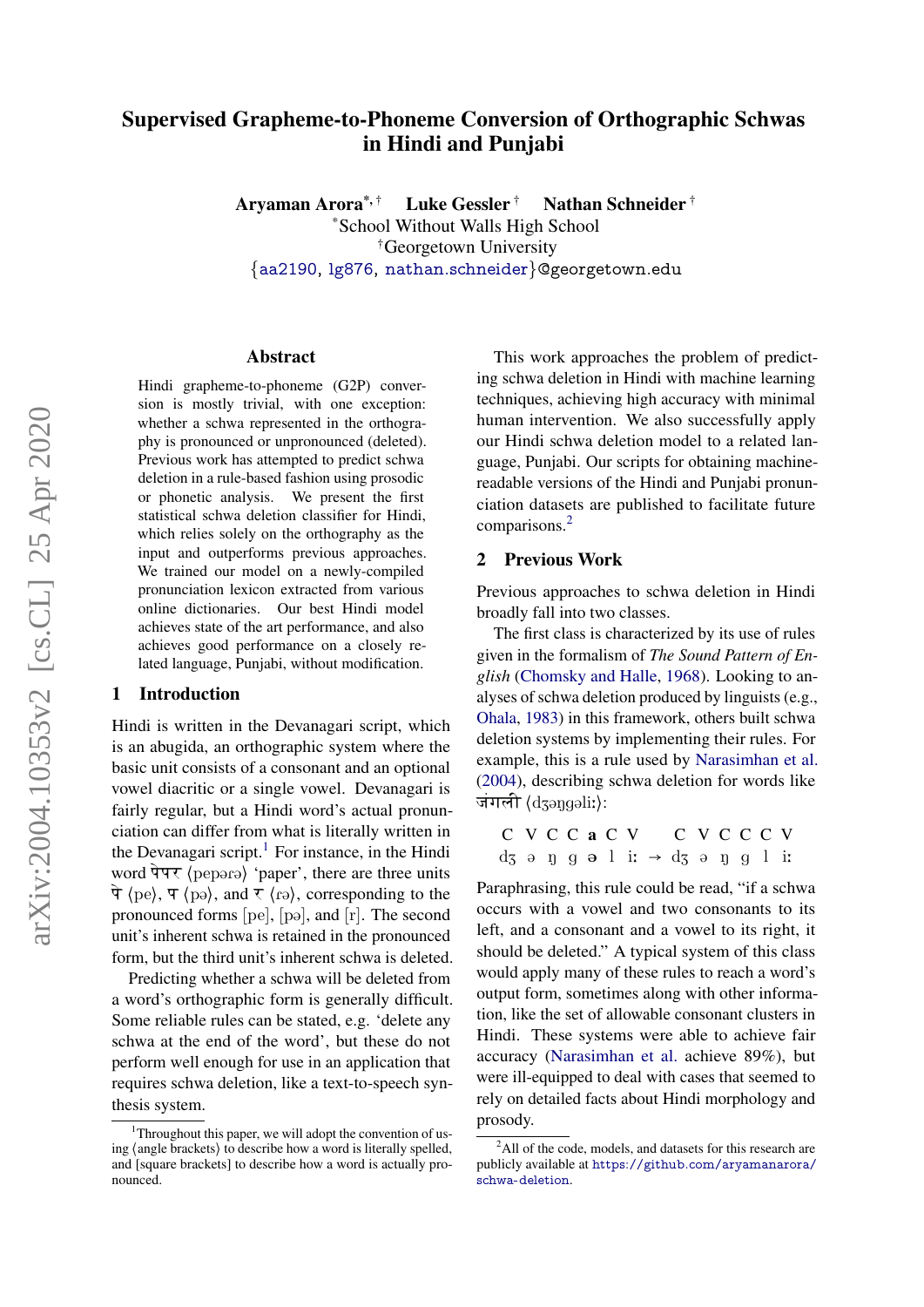<span id="page-1-0"></span>

**Figure 1:** A representative example of the linguistic  $\frac{a}{b}$ representations used by [Tyson and Nagar](#page-4-2) [\(2009\)](#page-4-2). Pro- $(20$ ceeding from top to bottom, a prosoure word  $(\text{H} \text{wa})$  based consists of feet, syllables (which have weights), and  $f(x)$  is increased (see Sect. 2 form  $f(x)$  for  $f(x)$  for  $f(x)$  for  $f(x)$  for  $f(x)$  for  $f(x)$   $\geq 3$ ceeding from top to bottom, a prosodic word (PrWd)

Systems of the second class make use of linguistically richer representations of words. Typi-<br>as indicates by the first syllable as indicated by the first system of the first system of the first system of the first system of the first system. cal of this class is the system of [Tyson and Nagar](#page-4-2) chical phonological representation (see figure [1\)](#page-1-0). These same representations had been used in lin-guistic analyses. Fandey (1990), for instance, as<br>noted by [Tyson and Nagar](#page-4-2) [\(2009\)](#page-4-2), "claimed that noted by Tyson and Nagar (2009), "claimed that<br>schwas in Hindi cannot appear between a strong and weak rhyme<sup>3</sup> within a prosodic foot." Systems using prosodic representations perform fairly well, with [Tyson and Nagar'](#page-4-2)s [\(2009\)](#page-4-2) system achieving guistic analyses: [Pandey](#page-4-3) [\(1990\)](#page-4-3), for instance, as proved not to be a silver bullet; [Tyson and Nagar](#page-4-2) Mc  $(2009)$  remark, "it appears that schwa deletion is a result phenomenon governed by not only prosodic infor-[\(2009\)](#page-4-2), which analyzes each word into a hierarperformance ranging from 86% to 94% but prosody mation but by the observance of the phonotactics of consonant clusters."

There are other approaches to subsets of the sch schwa-deletion problem. One is the diachronic photography analysis applied by [Choudhury et al.](#page-3-1) [\(2004\)](#page-3-1) which achieved 99.80% word-level accuracy on native Sanskrit-derived terms.

> Machine learning has not been applied to schwa deletion in Hindi prior to our work. [Johny and](#page-4-4) [Jansche](#page-4-4) [\(2018\)](#page-4-4) used neural networks to model schwa deletion in Bengali (which is not a binary classification problem as in Hindi) and achieved great advances in accuracy. We employ a similar approach to Hindi, but go further by applying gradient-boosting decision trees to the problem, which are more easily interpreted in a linguistic format.

<span id="page-1-2"></span>

| Devanagari   अँकड़ाहट |                                                    |  |  |  |  |
|-----------------------|----------------------------------------------------|--|--|--|--|
|                       | $ \text{Orthographic} $ a ~ k a rr aa h a tt a $ $ |  |  |  |  |
|                       | Phonemic a "k rr aahatt                            |  |  |  |  |

Table 1: An example entry from the Hindi training dataset.

Similar research has been undertaken in other Indo-Aryan languages that undergo schwa-deletion, albeit to a lesser extent than Hindi. [Wasala et al.](#page-4-5) [\(2006\)](#page-4-5), for example, proposed a rigorous rulebased G2P system for Sinhala.

## 3 Methodology

 $f^*$  since the between sylves  $\mathcal{W}$ We frame schwa deletion as a binary classification problem: orthographic schwas are either fully retained or fully deleted when spoken. Previous work has shown that even with rich linguistic representations of words, it is difficult to discover categorical rules that can predict schwa deletion. This led us to approach the problem with machine learning, which we felt would stand a better chance at attaining high performance.

> We obtained training data from digitized dictionaries hosted by the University of Chicago [Digital](https://dsalsrv04.uchicago.edu/dictionaries/) [Dictionaries of South Asia](https://dsalsrv04.uchicago.edu/dictionaries/) project. The Hindi data, comprised of the original Devanagari orthography and the phonemic transcription, was parsed out of [McGregor](#page-4-6) [\(1993\)](#page-4-6) and [Bahri](#page-3-2) [\(1989\)](#page-3-2) and transcribed into an ASCII format. The Punjabi data was similarly processed from [Singh](#page-4-7) [\(1895\)](#page-4-7). Table [1](#page-1-2) gives an example entry from the [McGregor](#page-4-6) Hindi dataset.

> To find all instances of schwa retention and schwa deletion, we force-aligned orthographic and phonemic representations of each dictionary entry using a linear-time algorithm. In cases where force-alignment failed due to idiosyncrasies in the source data (typos, OCR errors, etc.) we discarded the entire word. We provide statistics about our datasets in table [2.](#page-2-0) We primarily used the dataset from [McGregor](#page-4-6) in training our Hindi models due to its comprehensiveness and high quality.

> Each schwa instance was an input in our training set. The output was a boolean value indicating whether the schwa was retained. Our features in the input column were a one-hot encoding of a variable window of phones to the left  $(c_{-n}, \ldots, c_{-1})$ and right  $(c_{+1}, \ldots, c_{+m})$  of the schwa instance  $(c_0)$ under consideration. The length of the window on either side was treated as a hyperparamater and tuned. We also tested whether including phonological features (for vowels: height, backness, rounded-

<span id="page-1-1"></span><sup>&</sup>lt;sup>3</sup>The *rhyme* in Hindi (not pictured in figure [1\)](#page-1-0), is the part of the syllable that begins with the vowel and includes any consonants that come after the vowel. Its weight is determined by vowel length and whether any consonants appear in it.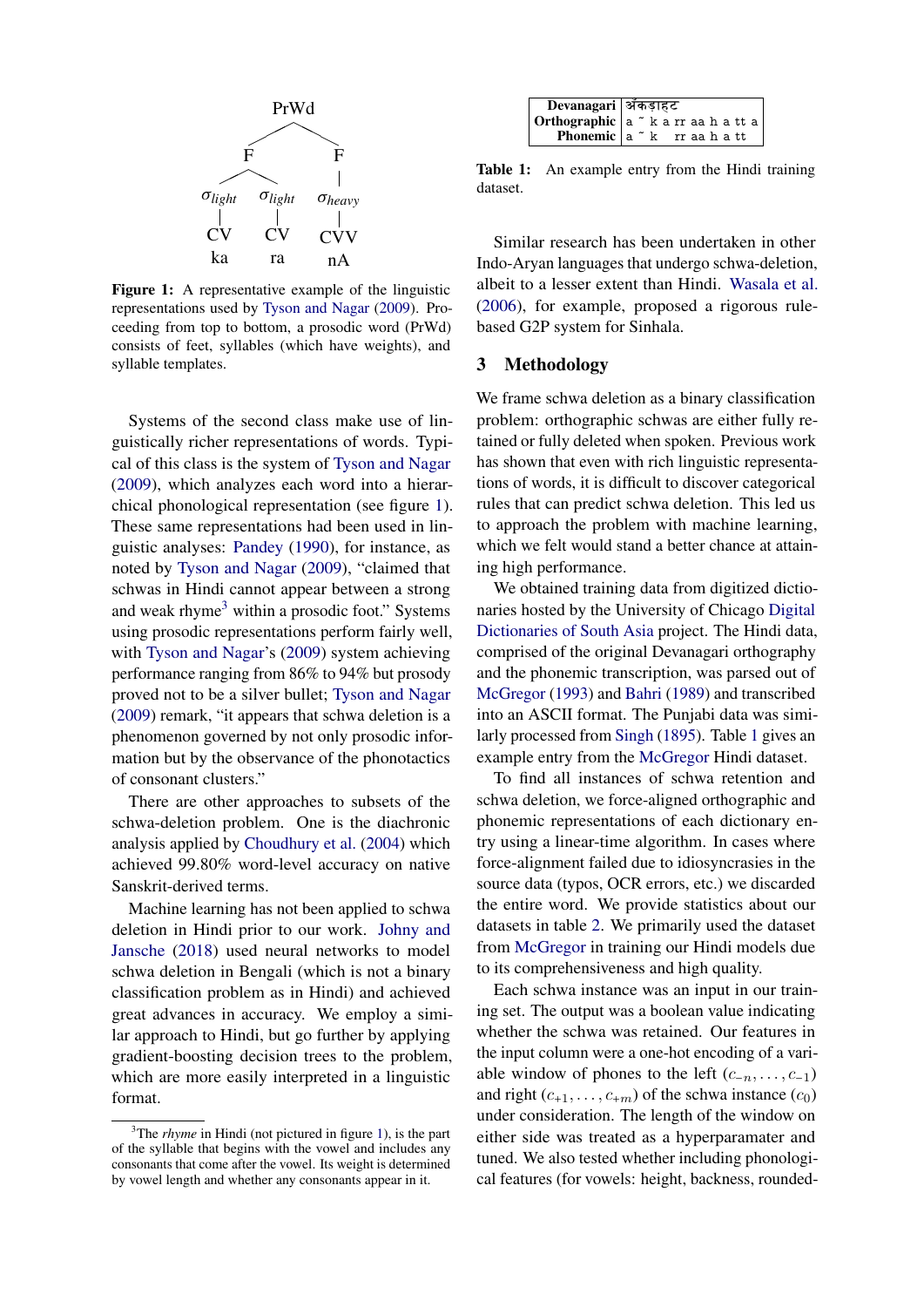<span id="page-2-0"></span>

|                                            |        |        | Hindi Dict. Entries Schwas Deletion Rate |
|--------------------------------------------|--------|--------|------------------------------------------|
| McGregor                                   | 34.952 | 36.183 | 52.94%                                   |
| Bahri                                      | 9,769  | 14,082 | 49.41%                                   |
| Google                                     | 847    | 1.098  | 56.28%                                   |
| Punjabi Dict. Entries Schwas Deletion Rate |        |        |                                          |
| Singh                                      | 28,324 | 34,576 | 52.25%                                   |

Table 2: Statistics about the datasets used. The deletion rate is the percentage of schwas that are deleted in their phonemic representation. The Google dataset, taken from [Johny and Jansche](#page-4-4) [\(2018\)](#page-4-4), was not considered in our final results due to its small size and overrepresentation of proper nouns.

<span id="page-2-1"></span>

| <b>Model</b>      | $\mathbf{A}$ | $\mathbf{P}$ | R                           | Word A |
|-------------------|--------------|--------------|-----------------------------|--------|
| Hindi   XGBoost   |              |              | 98.00% 98.04% 97.60% 97.78% |        |
| Neural            |              |              | 97.83% 97.86% 97.42% 97.62% |        |
| Logistic          |              |              | 97.19% 97.19% 96.70% 96.86% |        |
| Wiktionary        |              |              | 94.18% 92.89% 94.29% 94.18% |        |
| Punjabi   XGBoost |              |              | 94.66% 92.79% 95.90% 94.18% |        |
| Neural            |              |              | 94.66% 93.25% 95.47% 94.07% |        |
| Logistic          |              |              | 93.77% 91.73% 95.04% 93.14% |        |

Table 3: Results for our models on the [McGregor](#page-4-6) and [Singh](#page-4-7) datasets: Per-schwa accuracy, precision, and recall, as well as word-level accuracy (all schwas in the word must be correctly classified).

ness, and length; for consonants: voice, aspiration, and place of articulation) of the adjacent graphemes affected the accuracy of the model.

We trained three models on each dataset: logistic regression from scikit-learn, MLPClassifier (multilayer perceptron neural network) from scikitlearn, and XGBClassifier (gradient-boosting decision trees) from XGBoost. We varied the size of the window of adjacent phonemes and trained with and without phonological feature data.

## 4 Results

Table [3](#page-2-1) tabulates the performances of our various models.

We obtained a maximum of 98.00% accuracy for all schwa instances in our test set from the Mc-Gregor dataset with gradient-boosted decision trees from XGBoost. We used a window of 5 phonemes to the left and right of the schwa instance, phonological features, 200 estimators, and a maximum tree depth of 11. Any model with at least 200 estimators and a depth of at least 5 obtains a comparable accuracy, but this gradually degrades with increasing estimators due to overfitting. Without phonological feature data, the model consistently achieves a slightly lower accuracy of 97.93%.

Logistic regression with the same features achieved 97.19% accuracy. An MLP classifier with a single hidden layer of 250 neurons and a learning rate of 10−<sup>4</sup> achieved 97.83% accuracy.

On the Singh dataset for Punjabi, the same XG-Boost model (except without phonological features) achieved 94.66% accuracy. This shows the extensibility of our system to other Indo-Aryan languages that undergo schwa deletion.

We were unable to obtain evaluation datasets or code from previous work [\(Narasimhan et al.](#page-4-1) [2004,](#page-4-1) [Tyson and Nagar](#page-4-2) [2009\)](#page-4-2) for a direct comparison of our system with previous ones.<sup>[4](#page-2-2)</sup> However, we were able to port and test the Hindi transliteration code written in Lua utilized by [Wiktionary](#page-4-8) [\(2018\)](#page-4-8), an online freely-editable dictionary operated by the Wikimedia Foundation, the parent of Wikipedia. That system obtains 94.94% word-level accuracy on the [McGregor](#page-4-6) dataset, which we outperform consistently.

## 5 Discussion

Our system achieved higher performance than any other.

The schwa instances which our model did not correctly predict tended to fall into two classes: borrowings from Persian, Arabic, or European languages, or compounds of native or Sanskritborrowed morphemes. Of the 150 Hindi words from our test set from [McGregor](#page-4-6) that our best model incorrectly predicted schwa deletion for, we sampled 20 instances and tabulated their source languages. 10 were native Indo-Aryan terms descended through the direct ancestors of Hindi, 4 were learned Sanskrit borrowings, 5 were Perso-Arabic borrowings, and 1 was a Dravidian borrowing. 9 were composed of multiple morphemes. Borrowings are overrepresented relative to the baseline rate for Hindi; in one frequency list, only 8 of the 1,000 top words in Hindi were of Perso-Arabic origin [\(Ghatage](#page-3-3) [1964\)](#page-3-3).

Notably, some of the Perso-Arabic borrowings that the model failed on actually reflected colloquial pronunciation; e.g. अमन (amana) is [amn] in [McGregor](#page-4-6) yet our model predicts [aman] which is standard in most speech.

We qualitatively analyzed our system to investigate what kind of linguistic representations it seemed to be learning. To do this, we inspected several decision trees generated in our model, and found that our system was learning both prosodic

<span id="page-2-2"></span><sup>&</sup>lt;sup>4</sup>We were able to obtain code from [Roy](#page-4-9) [\(2017\)](#page-4-9) but were unable to run it on our machines.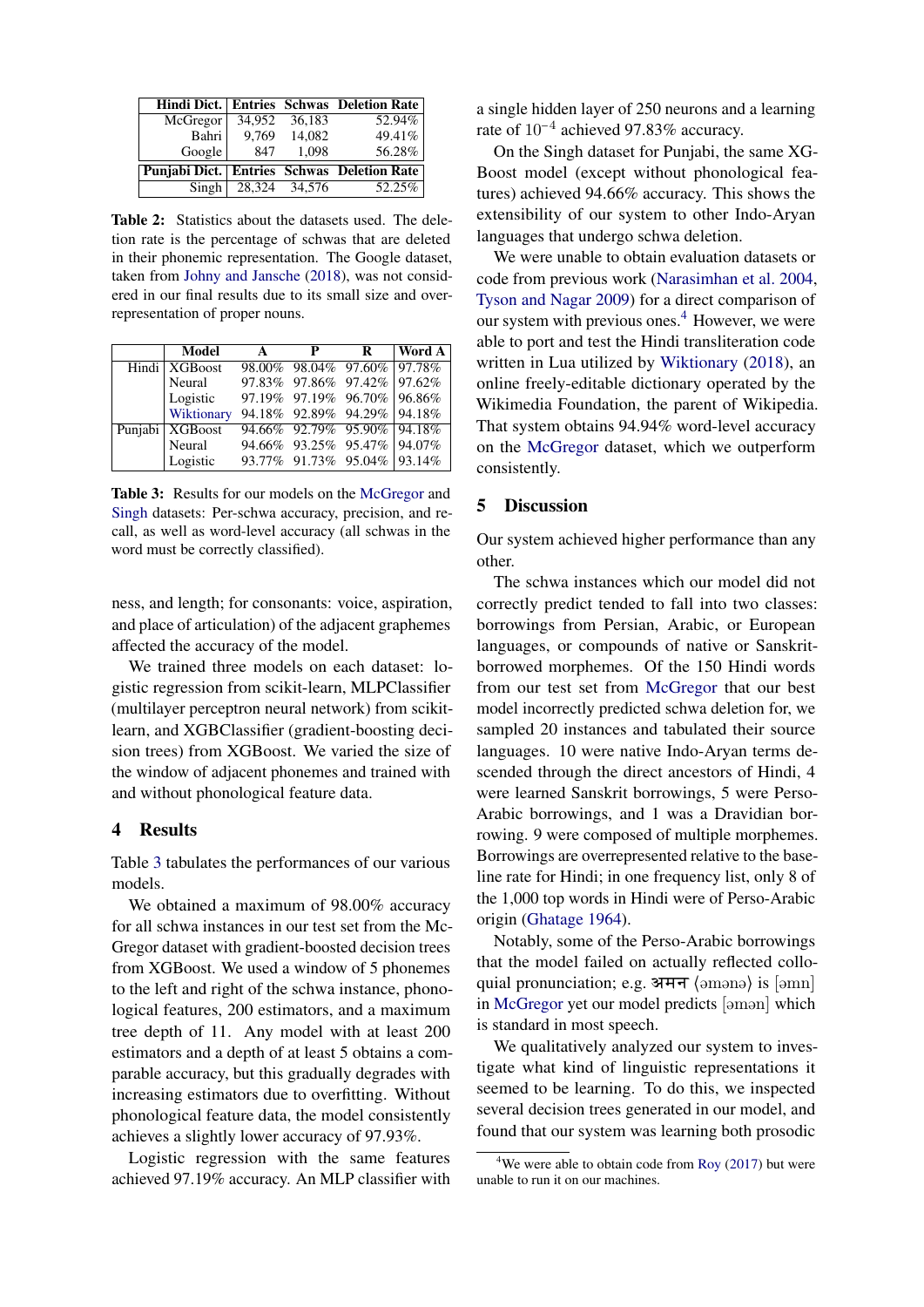and phonetic patterns.

Some trees very clearly encoded phonotactic information. One tree we examined had a subtree that could be paraphrased like so, where  $c_n$  indicates the phone  $n$  characters away from the schwa being considered: "If  $c_{+1}$  is beyond the end of the word, and c−<sup>2</sup> is not beyond the beginning of the word, and  $c_{-2}$  is a  $\langle t \rangle$ , then if  $c_{-1}$  is a  $\langle j \rangle$ , then penalize deleting this schwa;<sup>[5](#page-3-4)</sup> otherwise if  $c_{-1}$  is not a  $\langle j \rangle$ , prefer deleting this schwa." Put another way, this subtree penalizes deleting a schwa if it comes at the end of a word, the preceding two characters are exactly ⟨tj⟩, and the word extends beyond the preceding two characters. This is just the kind of phonetic rule that systems like [Narasimhan et al.](#page-4-1) [\(2004\)](#page-4-1) were using.

The extent to which our system encodes prosodic information was less clear. Our features were phonetic, not prosodic, but some prosodic information can be somewhat captured in terms of phonetics. Take, for instance, this subtree that we found in our model, paraphrasing as before: "If c−<sup>3</sup> is beyond the beginning of the word, and  $c_{-2}$  is  $\langle \text{a}: \rangle$ , then if  $c_{+2}$  is  $\langle \theta \rangle$ , prefer deletion; otherwise, if  $c_{+2}$  is not  $\langle \theta \rangle$ , penalize deletion." Consider this rule as it would apply to the first schwa in the Hindi word आमदनी (aːmədəniː)

$$
-3 -2 -1 0 1 2 3 4 5
$$

The rule decides that deleting the first schwa should be penalized, and it decided this by using criteria that entail that the preceding rhyme is heavy and the following rhyme is light. $6$  Obviously, though, this same rule would not work for other heavy and light syllables: if any of the vowels had been different, or at different offsets, a non-deletion rather than a deletion would have been preferred, which is not what it ought to do if it is emulating the prosodic rule.

It is expected that our model is only able to capture ungeneralized, low-level patterns like this, since it lacks the symbolic vocabulary to capture elegant linguistic generalizations, and it is perhaps surprising that our system is able to achieve the

performance it does even with this limitation. In future work, it would be interesting to give our system more directly prosodic representations, like the moraic weights of the surrounding syllables and syllabic stress.

Another limitation of our system is that it assumes all schwas are phonologically alike, which may not be the case. While most schwas are at all times either pronounced or deleted, there are less determinate cases where a schwa might or might not be deleted according to sociolinguistic and other factors. [McGregor](#page-4-6) [\(1993,](#page-4-6) p. xi) calls these "weakened schwas", describing them as "weakened by Hindi speakers in many phonetic contexts, and dropped in others" and orthographically indicating them with a breve. सत्य is transcribed *saty*. Our best model correctly classified 80.4% of the weakened schwas present in our test set taken from McGregor. Improving our performance for this class of schwas may require us to treat them differently from other schwas. Further research is needed on the nature of weakened schwas.

## 6 Conclusion

We have presented the first statistical schwa deletion classifier for Hindi achieves state-of-the-art performance. Our system requires no hard-coded phonological rules, instead relying solely on pairs of orthographic and phonetic forms for Hindi words at training time.

Furthermore, this research presents the first schwa-deletion model for Punjabi, and has contributed several freely-accessible scripts for scraping Hindi and Punjabi pronunciation data from online sources.

## References

- <span id="page-3-2"></span>Hardev Bahri. 1989. *[Learners' Hindi-English dictio](https://dsalsrv04.uchicago.edu/dictionaries/bahri/)[nary](https://dsalsrv04.uchicago.edu/dictionaries/bahri/)*. Rajpal & Sons.
- <span id="page-3-0"></span>Noam Chomsky and Morris Halle. 1968. *The Sound Pattern of English*. Harper & Row.
- <span id="page-3-1"></span>Monojit Choudhury, Anupam Basu, and Sudeshna Sarkar. 2004. [A diachronic approach for schwa dele](https://www.aclweb.org/anthology/W04-0103)[tion in Indo Aryan languages.](https://www.aclweb.org/anthology/W04-0103) In *Proceedings of the 7th Meeting of the ACL Special Interest Group in Computational Phonology: Current Themes in Computational Phonology and Morphology*, pages 20–26, Barcelona, Spain.
- <span id="page-3-3"></span>Amrit Madhav Ghatage. 1964. *Phonemic and morphemic frequencies in Hindi.* Poona Deccan College Postgraduate and Research Institute.

<span id="page-3-4"></span><sup>5</sup>*Penalize deleting* and not *delete*, because this tree is only contributing towards the final decision, along with all the other trees.

<span id="page-3-5"></span> $6$ Actually, this is not exactly true, since if the following syllable had any consonants in the rhyme, it would become heavy, even if there were a schwa present. But this is an error that could be corrected by other decision trees.